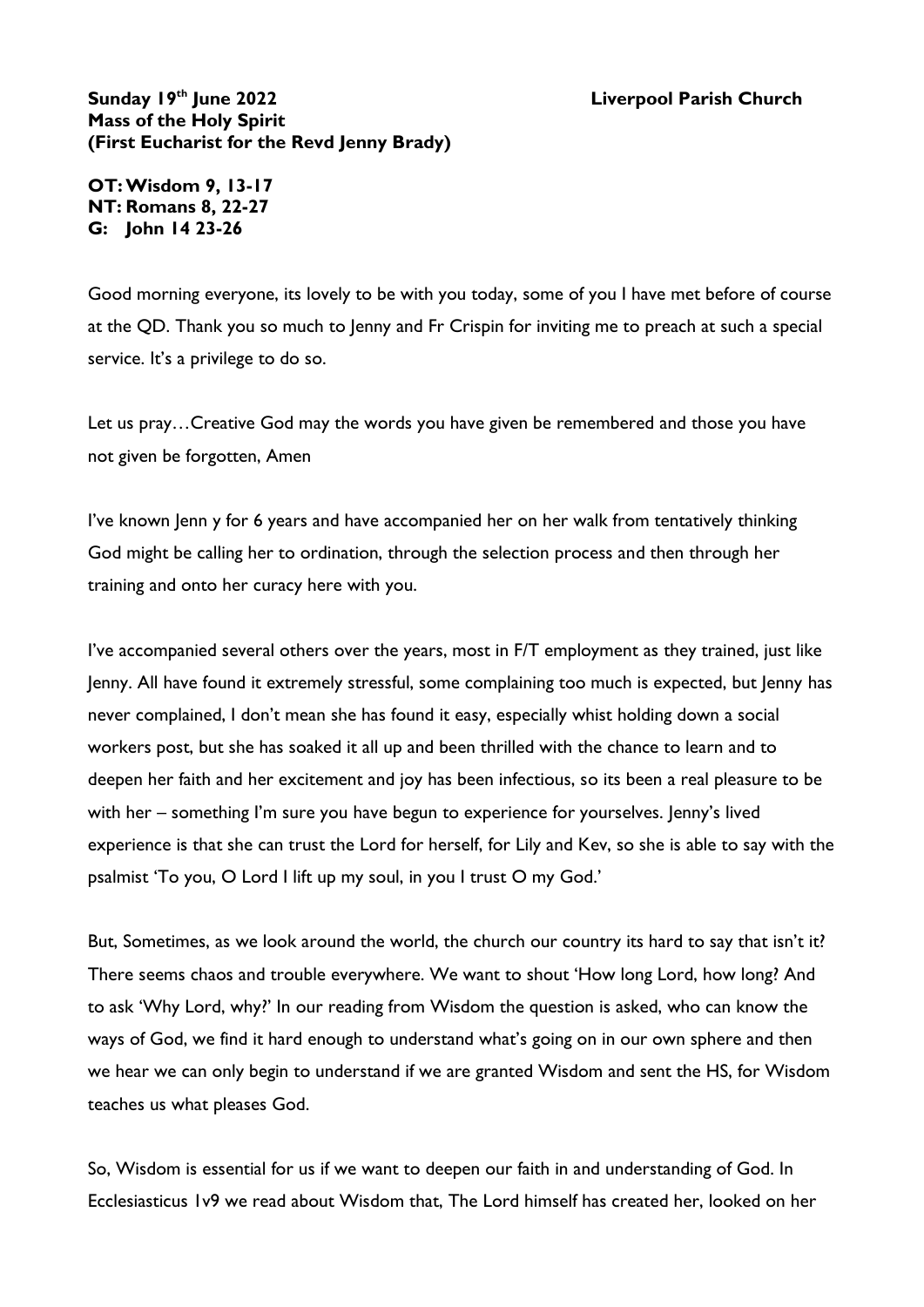and assessed her, and poured her out on all his works to be with humanity as his gift and conveyed her to those who love him. Wow! What a gift! And not just for some but for all.

What makes this especially exciting and encouraging for me is that Wisdom is always referred to in the feminine, her, she, quite unique in Biblical times in such a male dominated society and even today some would say! and so Wisdom is often said to be the feminine face of God.

In Wisdom ch 7 she is described as holy...a breath of the power of God, pure emanation of the glory of the Almighty…she is a reflection of the eternal light, untarnished mirror of God's active power, image of his goodness. So, no doubting her authenticity, integrity or importance.

In Proverbs 8 she speaks and tells us that 'The Lord created me at the beginning of his work. The first of his acts of long ago, so she has seen it all, nothing can shock her and later that she says that she delights in the human race' How special, the idea that she, Wisdom delights in us. Reminds me of the passage from Isaiah 43 where God promises to be with us because we are precious, honoured and loved. I'm sure that's the reason Jesus promises that he and the Father will come and make their home in us, why, simply because they want to be with us, they love us.

In Ecclesiasticus 15 she says that she will come to us as a mother and give us the bread of understanding.

And in Wisdom 8 that she will be a guide.

I think you will be beginning to make the connection with the HS promised in John 14; the Advocate the one who will teach us everything and remind us of all Jesus said. Some would say they are one and the same person of the Trinity, I'll leave you to decide what you think.

Solomon in his book turns to prayer (Ch8) 'knowing, as he writes she (Wisdom) would be my counsellor in prosperity, my comfort in cares and sorrows but also that he could not master Wisdom except by the gift of God he entreats God to give him Wisdom.'

A great prayer for us also, to pray for the world, for our country, for our church, for ourselves to help us in our groaning as mentioned in our passage from Romans, our groaning as we ask when and why. And we don't have to worry too much about the words of our prayer, what is important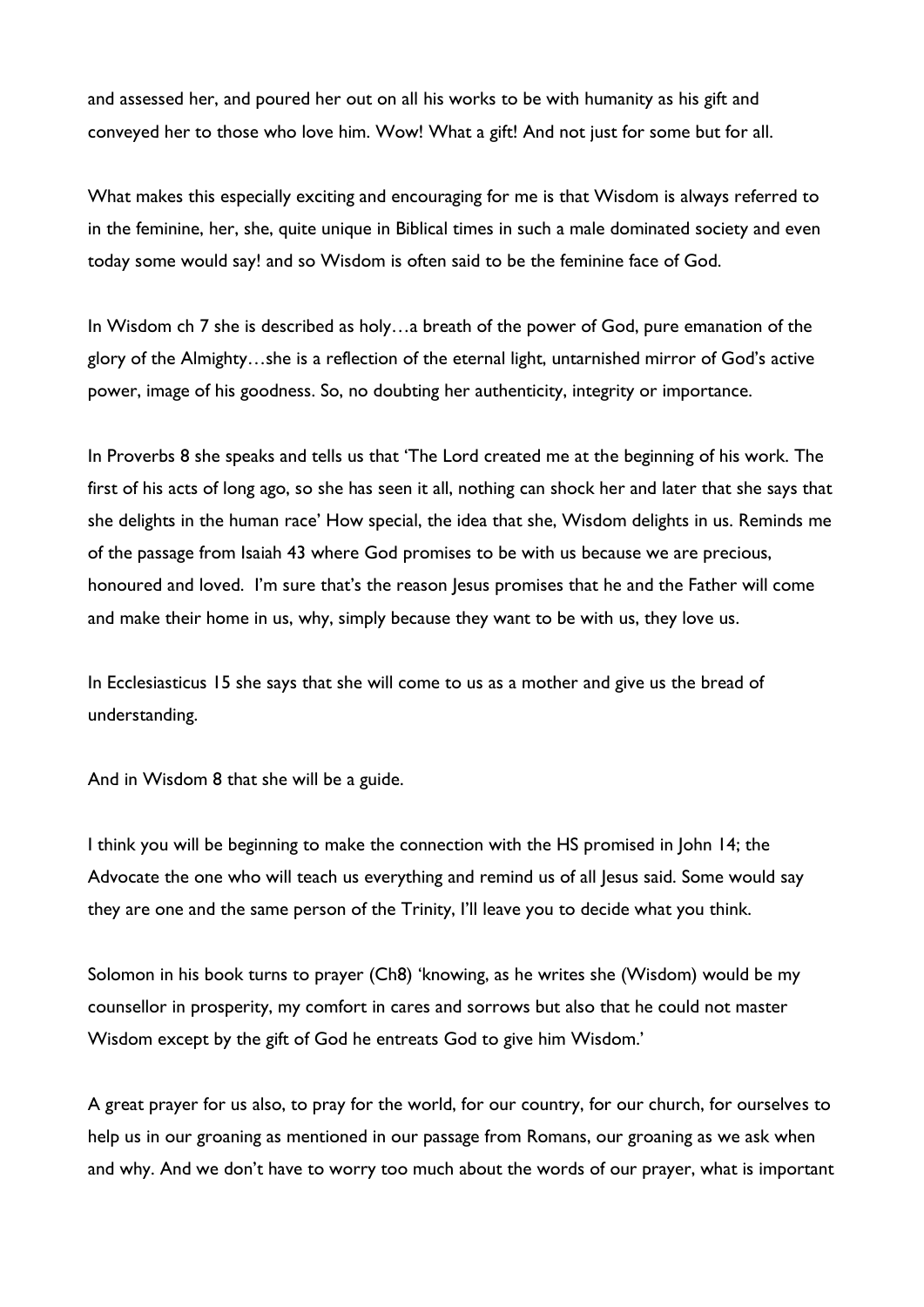is our desire for things to change for healing to come, for the chaos to end, the spirit will understand our groans, our desire and intercede for us, that takes the pressure off doesn't it?

In Ecclesiasticus we are told (6) 'Go after Wisdom and seek her: she will reveal herself to you (again it's our desire that is key): once you hold her, do not let her go. For in the end you will find rest in her and she will take the form of joy in you'. Joy that special deep emotion only God can give, but it does say in the end you will find rest and joy, so it's a process.

How do we engage in that process, well at the beginning I said Jenny had learnt to trust God because that was her lived experience. What is our lived experience, are we able to say how God has worked in our lives? Perhaps have a think about that, look back over your journey and see how God has worked. Its good to stop at the end of the day and ask God to show us where, when, and how he has been with us today then listen and talk to him about what comes up, it builds up our trust, our awareness

And its good to take time to be quiet, to listen to the inner voice of the Spirit, of Wisdom, the voice that guides us in the way of life, of hope, of love, those things that give us courage to trust even when we don't understand, to have peace and patience as we wait. Solomon entreats God for the gift of Wisdom, entreats that's a strong word isn't it? We need to do the same if we are serious in our desire but actually I think we all already have Wisdom what we need to entreat God for is for help to get in touch with what's inside and to allow that wisdom to grow in us. For us to accept and open the gift we have been given.

Joyce Rupp has written a super little book about Wisdom and called it the Star in my Heart, reminding us that we all have that promise of the gift of Wisdom. Remember that verse telling us that God poured her out on all his works. I'm going to close with a prayer from her book

There's a star inside of me; She shines there in my heart And waits to be recognised.

Darkness tries to scare her off, Ego attempts to ignore her, Busyness pushes her around. But this wonderful shining star